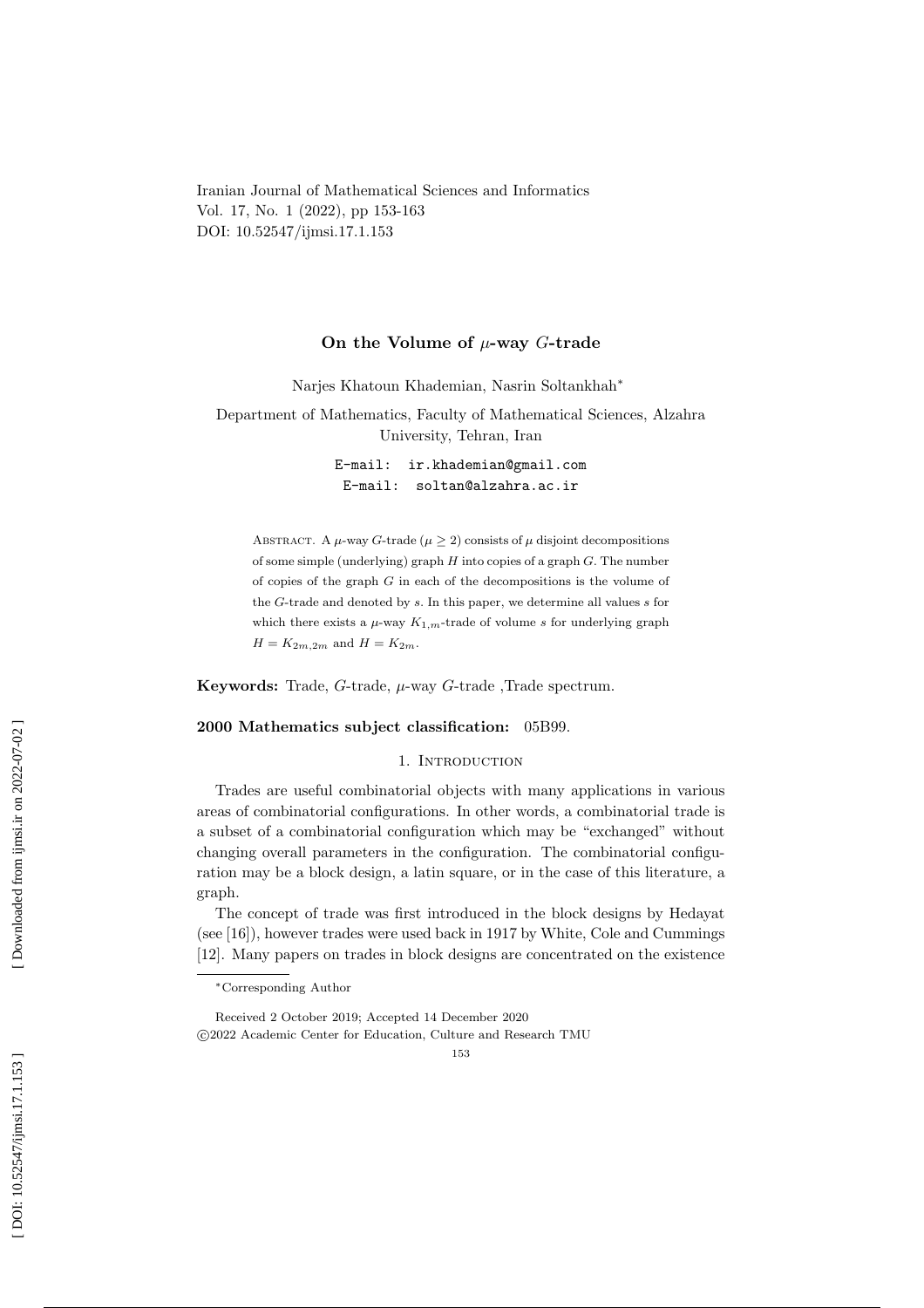and non-existence of trades (see  $[4, 17, 21, 26]$ ). Trades were used in the latin squares, named as latin trades (see [5, 18, 19]). Afterwords trades have been introduced in graph theory, named as graphical trades (see [8, 27]).

A decomposition of a graph  $H$  is a collection of edge-disjoint subgraphs of  $H$ , such that partitions the edges of  $H$ . If each of the subgraphs is isomorphic to some graph  $G$ , then the decomposition is called a  $G$ -decomposition of  $H$ .

Suppose G is a simple graph. A G-trade of volume s is a pair  $\{T_1, T_2\}$  where each  $T_i(i = 1, 2)$  consists of s pairwise edge-disjoint graphs isomorphic to G. The s copies in  $T_1$  are distinct from the s copies in  $T_2$  and the edge-set of the graphs in  $T_1$  and  $T_2$  are identical and forming a simple graph say underlying graph  $H$ . Therefore  $T_1$  and  $T_2$  are two disjoint  $G$ -decompositions of underlying graph  $H$ . The number of vertices in the underlying graph  $H$  is the foundation of G-trade and denoted by v.

In some papers on trades in graph theory, the underlying graph is unrestricted and it is obtained from the union of blocks in each  $T_i$  (see [8, 9, 24, 25]). In some other works, the underlying graph is a fixed graph with definite vertices and edges (see  $[7, 10]$ ).

The concept of trades have been generalized in latin trades and block designs before, see  $[5, 28]$ , also see $([2, 14, 15, 29, 31])$ . Recently, the idea of generalization of G-trade is investigated in [20], which we explain as follows.

**Definition 1.1.** A  $\mu$ -way G-trade of volume s with underlying graph H consists of  $\mu$  disjoint decompositions of graph H into s edge-disjoint copies of G. In other words:

$$
T_1 = \{G_1^{(1)}, G_2^{(1)}, \dots, G_s^{(1)}\},
$$
  
\n
$$
T_2 = \{G_1^{(2)}, G_2^{(2)}, \dots, G_s^{(2)}\},
$$
  
\n
$$
\vdots
$$
  
\n
$$
T_{\mu} = \{G_1^{(\mu)}, G_2^{(\mu)}, \dots, G_s^{(\mu)}\},
$$
  
\n
$$
T_i \cap T_j = \emptyset \qquad \forall 1 \le i, j \le \mu,
$$
  
\n
$$
G_i^j \simeq G \quad \forall 1 \le i \le s, 1 \le j \le \mu,
$$
  
\n
$$
\bigcup_{i=1}^s G_i^{(1)} = \bigcup_{i=1}^s G_i^{(2)} = \dots = \bigcup_{i=1}^s G_i^{(\mu)} = H,
$$
  
\n
$$
\bigcup_{i=1}^s E(G_i^{(1)}) = \bigcup_{i=1}^s E(G_i^{(2)}) = \dots \bigcup_{i=1}^s E(G_i^{(\mu)}) = E(H),
$$
  
\n
$$
G_i^{(j)} \ne G_k^{(l)} \qquad 1 \le i, k \le s, \qquad 1 \le j, l \le \mu, \qquad i \ne k, j \ne l.
$$

The number of vertices in the underlying graph  $H$  is the foundation of  $\mu$ -way G-trade and denoted by  $v$ . Each  $G_i$  is called a block.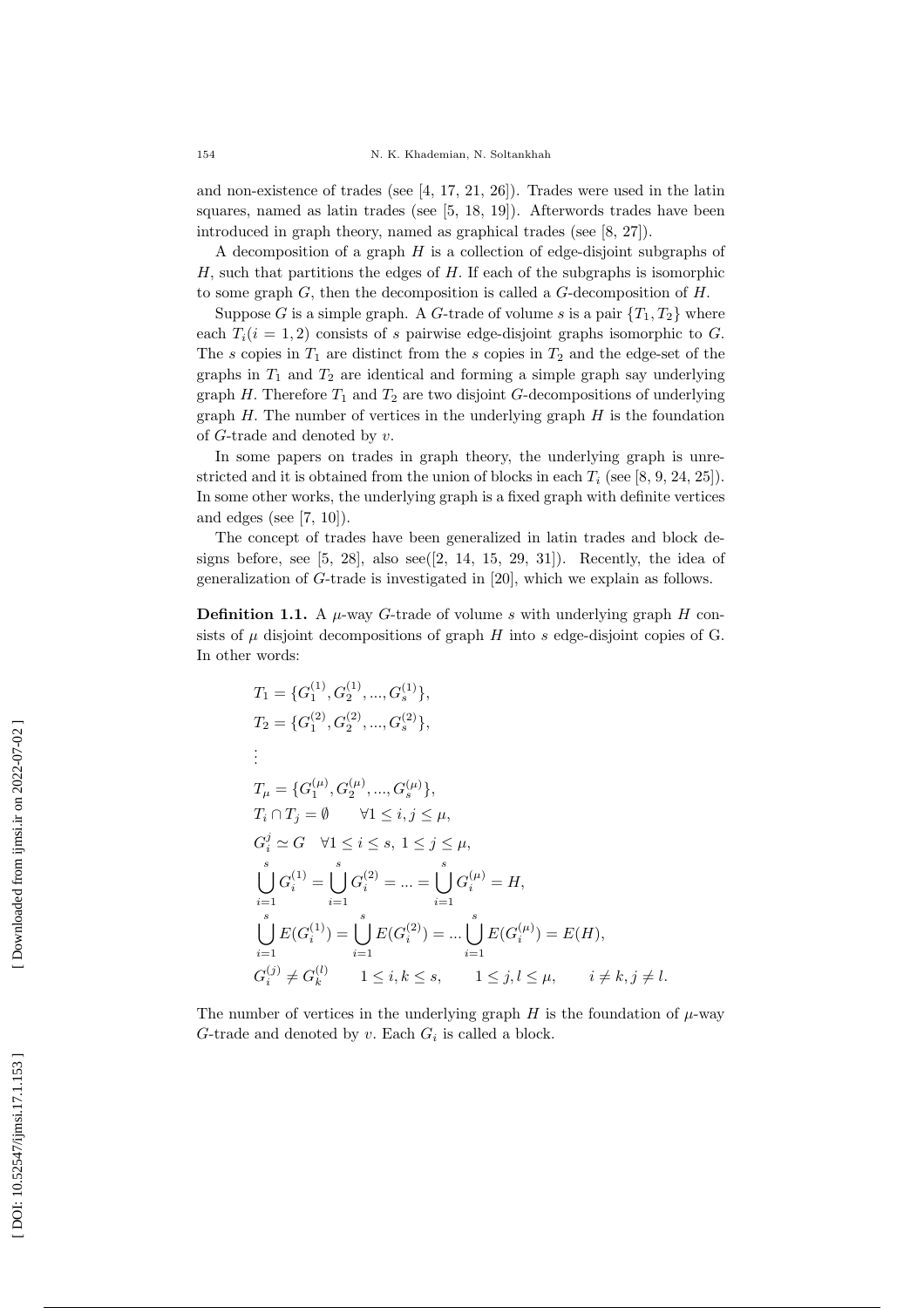Moreover, this generalization is mentioned in [10] for a particular state when  $G$  is a cycle.

As usual  $K_n$  denotes the complete graph on n vertices and  $K_{m,n}$ , denotes the complete bipartite graph with parts of sizes  $m, n$ . A star is a complete bipartite graph  $K_{1,x}$  that is called x-star. A  $K_{1,x}$  with vertex set  $\{a_0, b_1, b_2, ..., b_x\}$  and edge set  $\{a_0b_i | 1 \le i \le x\}$  is denoted by  $[a_0:b_1,b_2,...,b_x]$ .

EXAMPLE 1.2. Figure (1) is a 3-way  $K_{1,2}$ -trade of volume 2, with foundation 5 on underlying graph  $H_1 = K_{1,4}$ , where  $V(H_1) = \{1, 2, 3, 4, 5\}$ . In other words  $H_1 = K_{1,4}$  is decomposed into three disjoint partition.



FIGURE 1. 3-way  $K_{1,2}$ -trade of volume 2

EXAMPLE 1.3. Figure (2) is a 3-way  $K_{1,2}$ -trade of volume 3, with foundation 7 on underlying graph  $H_2 = K_{1,6}$ , where  $V(H_2) = \{1, a, b, c, d, e, f\}$ . In other words  $H_2 = K_{1,6}$  is decomposed into three disjoint partition.



FIGURE 2. 3-way  $K_{1,2}$ -trade of volume 3

Trades are also intimately connected with the so-called intersection problem for combinatorial structures. This basically asks, given two combinatorial structures with the same parameters, and based on the same underlying set, such as a pair of block designs, a pair of latin squares, or a pair of graphs, in how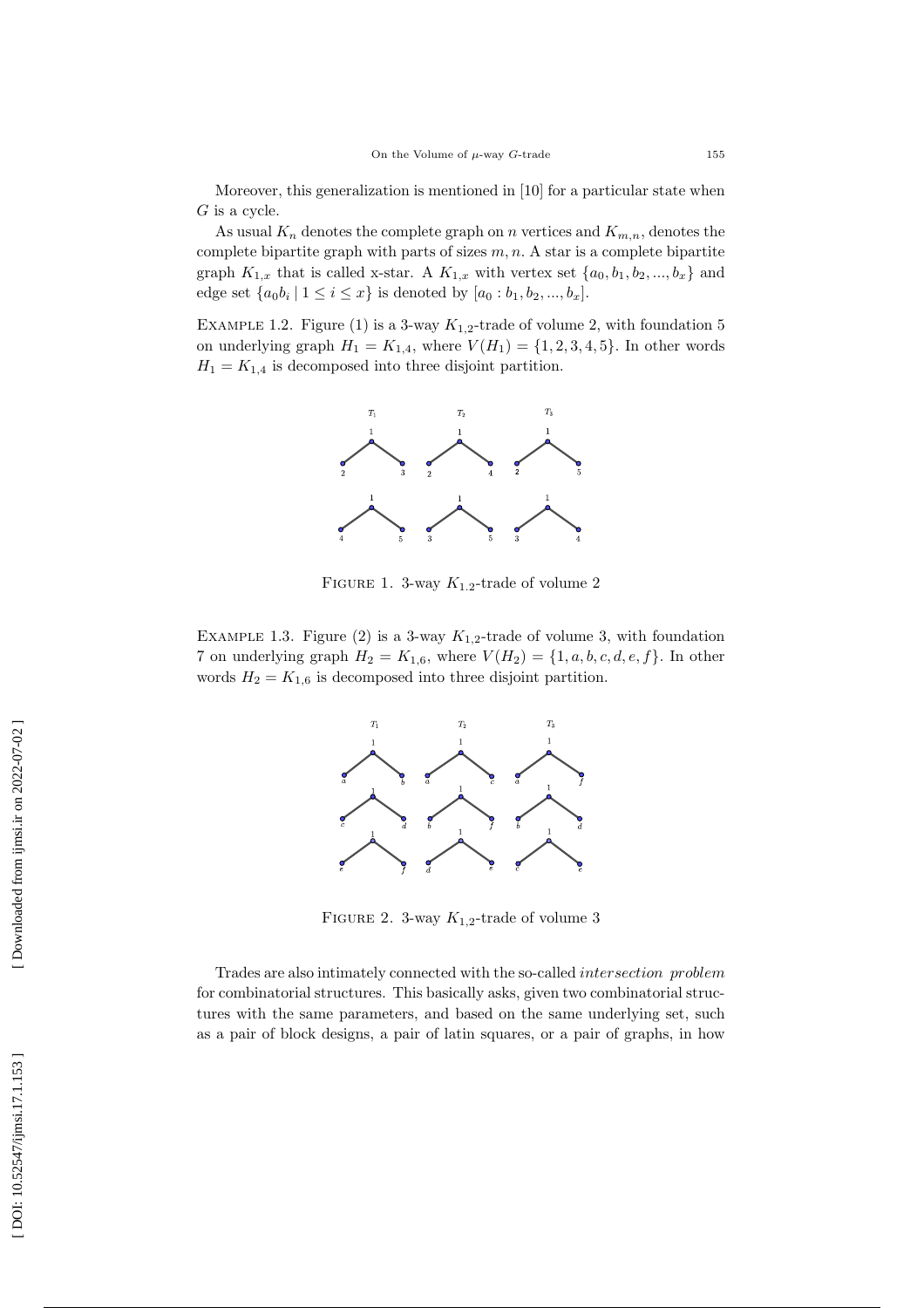many ways may they intersect? So for two block designs, how many common blocks may there be?

Let  $D_1$  and  $D_2$  be two block designs with the same parameters and the same set of points. Clearly if the blocks common to  $D_1$  and  $D_2$  are deleted, the remaining blocks  $T_1$  in  $D_1$  and  $T_2$  in  $D_2$  will form a trade  $T = \{T_1, T_2\}$ . So the possible volume T of the trade is intimately connected with the intersection problem for block designs.

The intersection problem has also been considered for more than just *pairs* of combinatorial structures; the intersection of  $\mu$  combinatorial structures with  $\mu > 2$  was dealt with in, for example, [1, 3, 30] for three block desgins and [6, 11, 13] for three latin squares. These correspond in the same manner to  $\mu$ -way  $G$ - trades in the corresponding combinatorial structure.

This gives one of the motivations to study the spectrum of volumes of trades, besides that the problem of determining the possible size of combinatorial objects from some studied class is very natural, itself.

So the problem of determining the conditions for the existence, non-existence and the spectrum of volumes of  $\mu$ -way  $G$ - trades is an important problem in combinatorial subjects. Not much is known for the mentioned questions on  $\mu$ -way G- trades for  $\mu > 3$  and most of the literature focused mainly on the case  $\mu = 2$ , see [22, 23].

Here, we determine all values s for which there exists a  $\mu$ -way  $K_{1,m}$ -trade of volume s for underlying graph  $H = K_{2m,2m}$  and  $H = K_{2m}$ .

**Definition 1.4.** The trade spectrum  $TS_{\mu}(G)$  of G, is the set of values s for which there exists a  $\mu$ -way G-trade of volume s. Let  $X_\mu(G)$  denote the set of non-negative integers  $s$  for which no  $\mu$  -way G-trade of volume  $s$  exists.

The trade spectrum of G is additive: if  $x, y \in TS_{\mu}(G)$ , then certainly  $x + y \in$  $TS_{\mu}(G)$ , just take the union of two trades, of volume x and the other of volume y. So according to the above examples, we have a 3-way  $K_{1,2}$ -trade of volume  $2 + 3 = 5$  on underlying graph  $H = K_{1,10}$ , where  $V(H) = V(H_1) \cup V(H_2) =$  $\{1, 2, 3, 4, 5, a, b, c, d, e, f\}.$ 

Note that  $TS_{\mu}(K_2) = \{0\}$  because  $TS_{\mu}(K_2) \subseteq TS(K_2)$  and  $TS(K_2) = \{0\},$ where  $TS(K_2)$  is the set of values for which there exists a  $K_2$ -trade of volume s, for  $\mu = 2$ .

Obviously  $0 \in TS_{\mu}(G)$ , moreover,  $X_{\mu}(G)$  and  $TS_{\mu}(G)$  partition the set of non-negative integers. Certainly  $1 \in X_\mu(G)$ , unless G contains an isolated vertex( see Lemma (2.1)). If  $1 \in TS_{\mu}(G)$ , then  $TS_{\mu}(G)$  contains all the set of non-negative integers (because  $TS_{\mu}(G)$  of G is additive).

#### 2. Some general results

We start this section with general results for all graphs.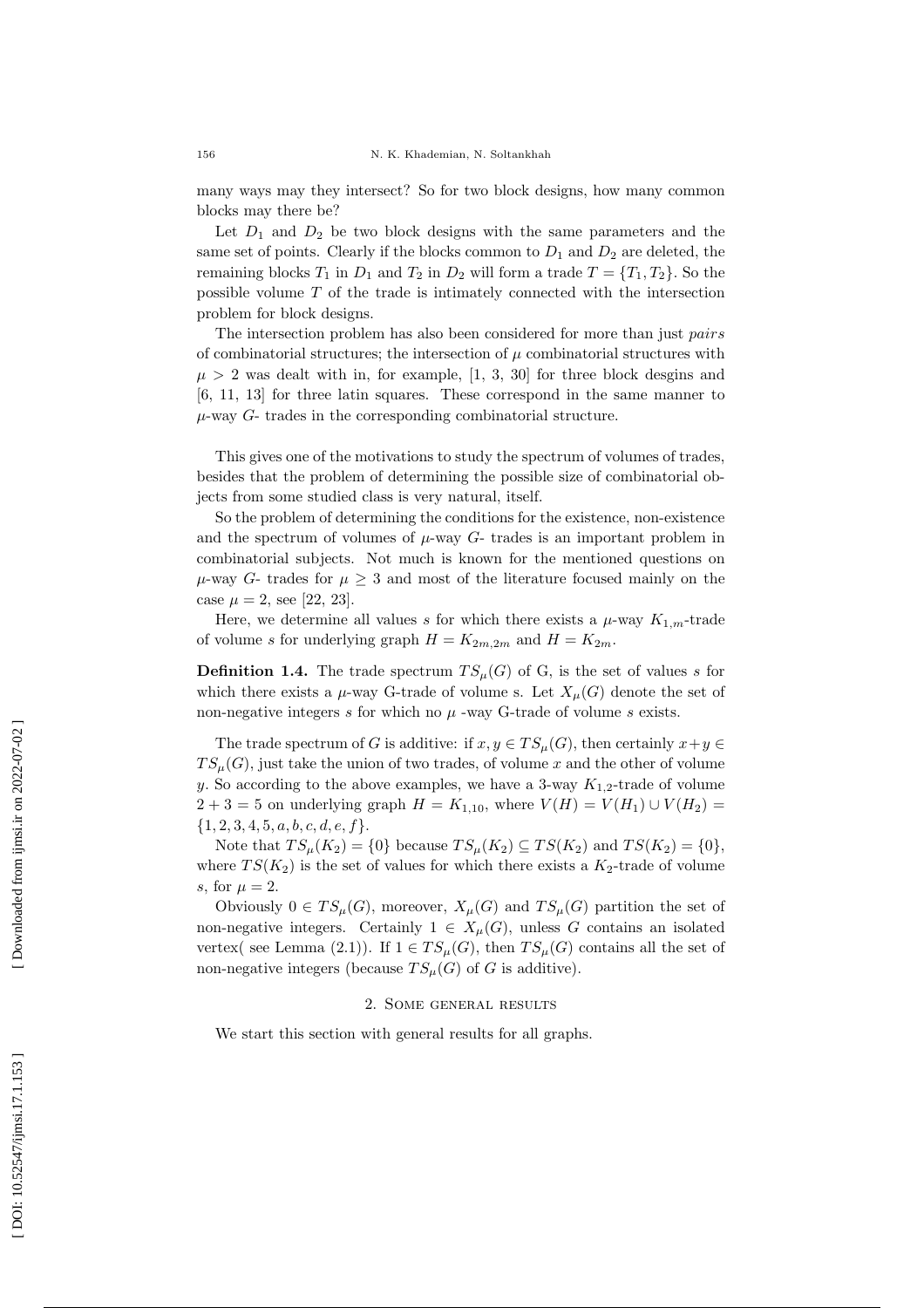**lemma 2.1.** There exists a  $\mu$ -way G-trade of each volume  $(X_{\mu}(G) = \emptyset)$  if and only if G has isolated vertices.

*Proof.* Certainly  $X_\mu(G) = \emptyset$  if and only if  $1 \in TS_\mu(G)$  and  $\mu$  different copies of G can have the same edge set if and only if G has isolated vertices.  $\Box$ 

EXAMPLE 2.2. Suppose  $G$  is a graph with one edge and one isolated vertex. In Figure  $(3)$ , there exists a 4-way *G*-trade of volume 1, with foundation 3 on underlying graph  $H$ , where  $H$  is a graph with 1 edge and 3 vertices, and here  $H = G \simeq G^{(1)} \simeq G^{(2)} \simeq G^{(3)} \simeq G^{(4)}$ .



FIGURE 3. 4-way G-trade of volume 1

**Theorem 2.3.** Let I be an independent subset of  $V(G)$ , such that  $G \setminus I$  is not connected graph, then  $X_\mu(G) \subseteq \{1, 2, ..., \mu - 1\}$  (for  $t \geq \mu, t \in T_\mu(G)$ ).

*Proof.* We may assume that G is non-empty. Let  $t \geq \mu$ , we need only show that  $t \in TS_{\mu}(G)$ . Let C be the vertex set of a component of  $G \setminus I$ , and D be the rest of the vertices of  $G \setminus I$ . Let  $\mathbb{Z}_t$  denote the ring of integers modulo t. For each  $i \in \mathbb{Z}_t$  place copy  $G_i$  of G on the vertex set  $C \times \{i\} \cup I \cup D \times \{i\}$ respectively and we define:

 $T_1: \{(C \times \{i\}) \bigcup I \bigcup (D \times \{i\}); i \in \mathbb{Z}_t\}$  $T_2: \{(C \times \{i\}) \cup I \cup (D \times \{i+1\}); i \in \mathbb{Z}_t\}$ ... $T_{\mu} : \{ (C \times \{i\}) \cup I \cup (D \times \{i + \mu - 1\}) \; ; i \in \mathbb{Z}_t \}$ 

Obviously  $T = \{T_1, T_2, T_3 \dots T_{\mu}\}\$ is a  $\mu$ -way G-trade of volume t.

 $\Box$ 

Example 2.4 . The trade in Figure (4) is constructed according to Theorem (2.3). Let G be a triangle graph with one hanging edge  $(G = K_4 \setminus K_{1,2})$ , with vertex set  $V(G) = \{1, 2, 3, 4\}$  and with edge set  $E(G) = \{12, 23, 13, 34\}$ . Take  $I = \{3\}, C = \{1, 2\}$  and  $D = \{4\}.$  It is clear that  $G \setminus I$  is not connected graph and  $3 \in T_3(G)$ . The following trade is a 3-way G-trade of volume 3.

 $T_1: \{G_i; i \in \mathbb{Z}_3\} = \{(\{1,2\} \times \{i\}) \cup 3 \cup (4 \times \{i\}); i \in \mathbb{Z}_3\}$  $T_2$  :  $\overline{\{G}_i^{'}\}$  $i'$ ;  $i \in \mathbb{Z}_3$ } = {({1, 2} × {*i*})  $\bigcup 3 \bigcup (4 \times \{i+1\})$ ;  $i \in \mathbb{Z}_3$ }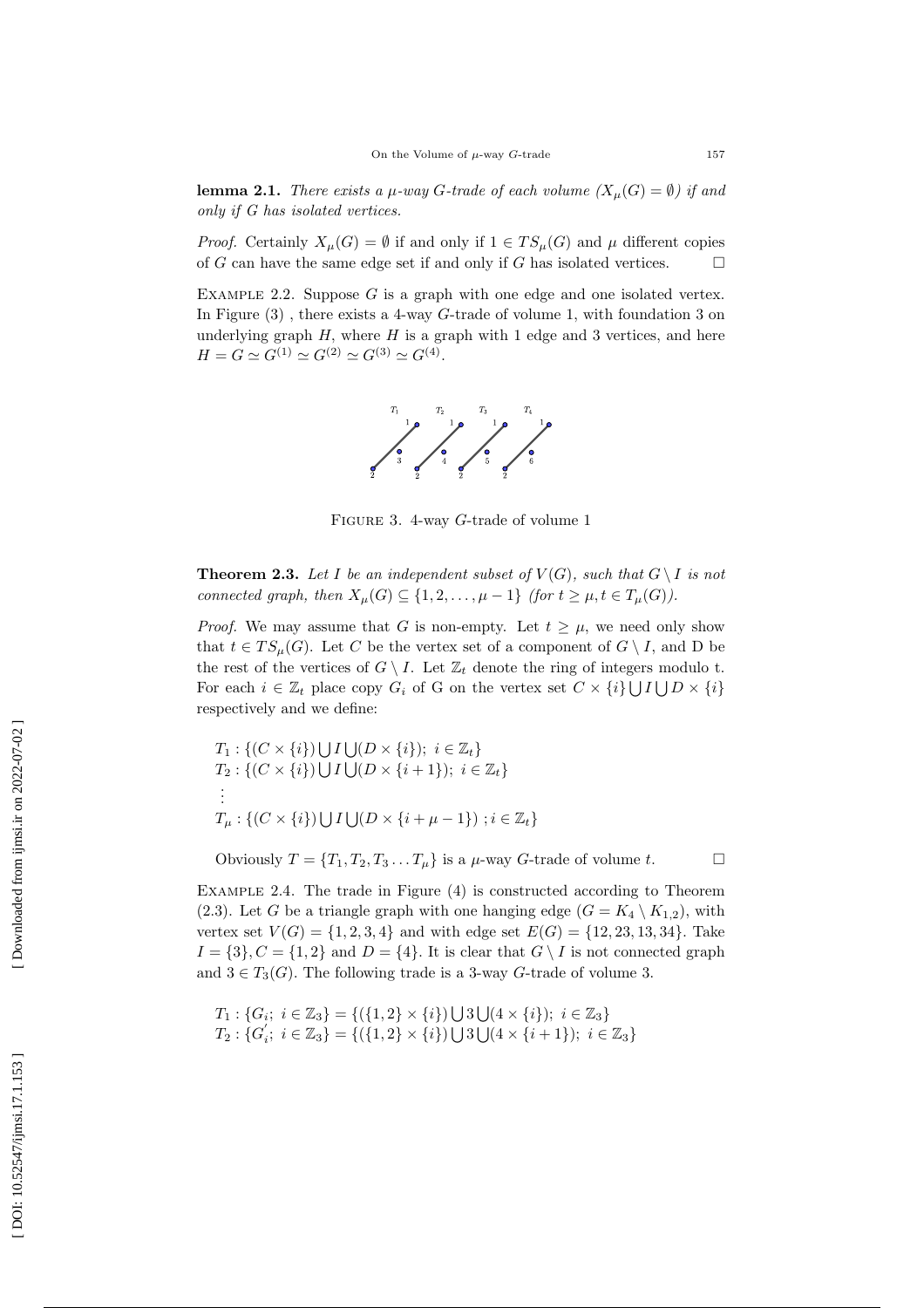$$
T_3: \{G_i^{''};\ i\in\mathbb{Z}_3\} = \{(\{1,2\}\times\{i\})\bigcup 3\bigcup (4\times\{i+2\});\ i\in\mathbb{Z}_3\}
$$

The underlying graph  $H$  has 10 vertices and 12 edges as follows:

$$
V(H) = \{(1,0), (1,1), (1,2), (2,0), (2,1), (2,2), 3, (4,0), (4,1), (4,2)\},
$$
  
\n
$$
E(H) = \{3(1,0), 3(1,1), 3(1,2), 3(2,0), 3(2,1), 3(2,2), (1,0)(2,0),
$$
  
\n
$$
(1,1)(2,1), (1,2)(2,2), 3(4,0), 3(4,1), 3(4,2)\}
$$



FIGURE 4. 3-way G-trade of volume 3

**Theorem 2.5.** If for some independent subset  $I \subseteq V(G)$ , the graph  $G \setminus I$  has k components  $C_1, C_2, \ldots, C_k$ ,  $(k \ge \mu)$ , then  $X_\mu(G) \subseteq \{1\}$ .

*Proof.* Let  $t \geq 2$ , we need only show that  $t \in TS_{\mu}(G)$ . Let  $\mathbb{Z}_t$  denote the ring of integers modulo t, then we define:

$$
T_1: \{C_1 \times \{i\} \cup C_2 \times \{i\} \cup \ldots \cup C_k \times \{i\} \cup I; i \in \mathbb{Z}_t\}
$$
  
\n
$$
T_2: \{C_1 \times \{i\} \cup C_2 \times \{i+1\} \cup \ldots \cup C_k \times \{i\} \cup I; i \in \mathbb{Z}_t\}
$$
  
\n
$$
\vdots
$$
  
\n
$$
T_k: \{C_1 \times \{i\} \cup C_2 \times \{i\} \cup \cdots \cup C_k \times \{i+1\} \cup I; i \in \mathbb{Z}_t\}
$$

Obviously  $T = \{T_1, T_2, T_3 \dots T_k\}$  is a k-way G-trade of volume t and  $k \geq \mu$ , so there is a  $\mu$ -way G-trade of volume t.

 $\Box$ 

Example 2.6 . The trade in Figure (5) is constructed according to Theorem (2.5). Let G be a tree graph with vertex set  $V(G) = \{1, 2, 3, 4, 5\}$  and with edge set  $E(G) = \{12, 23, 34, 35\}$ . Take  $I = \{3\}$ ,  $C_1 = \{1, 2\}$ ,  $C_2 = \{4\}$  and  $C_3 = \{5\}$ . It is clear that  $G \setminus I$  is not connected and  $2 \in T_3(G)$ . The following trade is a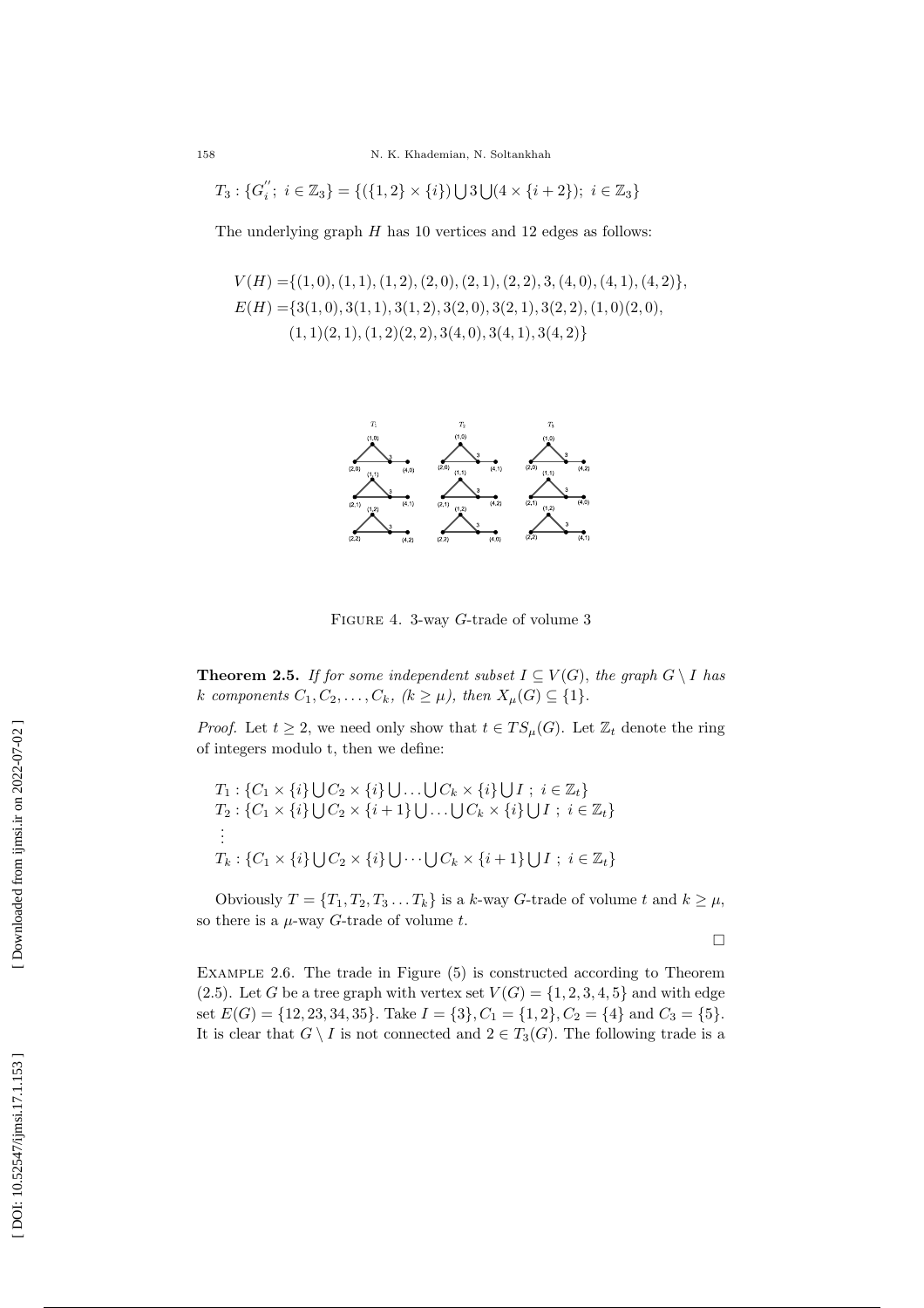3-way G-trade of volume 2 .

$$
T_1: \{G_i; i \in \mathbb{Z}_2\} = \{\{1, 2\} \times \{i\} \cup \{4\} \times \{i\} \cup \{\{5\} \times \{i\} \cup \{3\} ; i \in \mathbb{Z}_2\}
$$
  
\n
$$
T_2: \{G'_i; i \in \mathbb{Z}_2\} = \{\{1, 2\} \times \{i\} \cup \{4\} \times \{i+1\} \cup \cup \{5\} \times \{i\} \cup \{3\} ; i \in \mathbb{Z}_2\}
$$
  
\n
$$
T_3: \{G''_i; i \in \mathbb{Z}_2\} = \{\{1, 2\} \times \{i\} \cup \{\{4\} \times \{i\} \cup \{\{5\} \times \{i+1\} \cup \{3\} ; i \in \mathbb{Z}_2\}
$$

The underlying graph  $H$  has 9 vertices and 8 edges as follows:

 $V(H) = \{(1,0), (1,1), (2,0), (2,1), (3,1), (4,1), (5,0), (5,1)\},\$  $E(H) = \{(1,0)(2,0), (1,1)(2,1), (3(2,0), 3(2,1), 3(4,0), 3(4,1), 3(5,0), 3(5,1)\}\$ 



FIGURE 5. 3-way G-trade of volume 2

# 3.  $\mu$ -WAY  $K_{1,m}$ -TRADE FOR  $H = K_{2m,2m}$

In this section we determine the  $\mu$ -way  $K_{1,m}$ -trade spectrum for underlying graph  $H = K_{2m,2m}$ .

**lemma 3.1.** Let m and s be integers. If there exists a  $\mu$ -way  $K_{1,m}$ -trade of volume s on  $H = K_{1,2m}$ , then  $s = 2$  and  $\mu \leq$  $\binom{2m}{m}$  $\frac{1}{2}$ .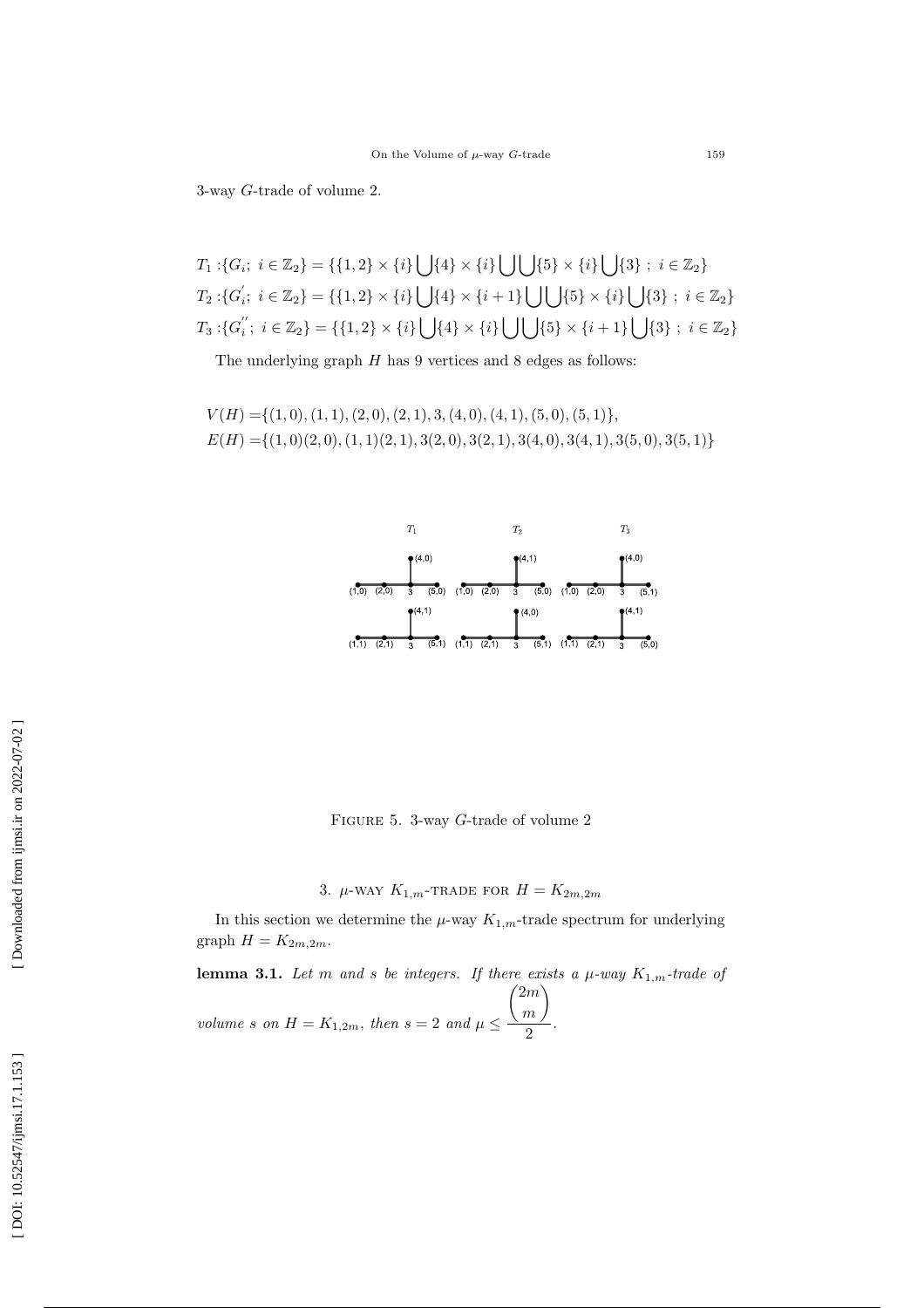*Proof.* There exist  $\binom{2m}{m}$  graphs  $K_{1,m}$  in  $K_{1,2m}$ . Since each  $T_i$  has s blocks,  $\binom{2m}{m}$ 

then  $m \times s = 2m$ , therefore  $s = \frac{2m}{m} = 2$  and  $\mu \le$  $\frac{n}{2}$ .  $\Box$ 

**Theorem 3.2.** Let  $H = K_{1,2m}$  and  $\mu \leq$  $\binom{2m}{m}$  $\frac{n}{2}$ , then there exists a  $\mu$ -way  $K_{1,m}$ -trade of volume 2.

*Proof.* Let  $H = [0:1,2,...,2m]$ . Without loss of generality let the edge 01 is contained in the first block of each  $T_i$ . The number of  $K_{1,m}$  which include the edge 01 is equal to  $\binom{2m-1}{1}$  $m-1$ ). The second block in each  $T_i$  is determined

uniquely. It is clear 
$$
\frac{1}{2} {2m \choose m} = {2m-1 \choose m-1}
$$
, then  $\mu \le \frac{{2m \choose m}}{2}$ .

**lemma 3.3.** Let m and s be integers. If there exists a  $\mu$ -way  $K_{1,m}$ -trade of volume s on  $H = K_{2m,2m}$ , then  $s = 4m$  and  $\mu \leq {2m \choose m}$ .

*Proof.* Since  $\mu$ -way  $K_{1,m}$ -trade is of volume s, then  $m \times s = 4m^2$ , therefore  $s=\frac{4m^2}{2}$  $\frac{m}{m} = 4m$ . Let  $V(H) = A \cup B$ , where A and B are two disjoint sets and  $|A| = |B| = 2m$ , and all edges are between A and B. There exist  $2m$  graphs  $K_{1,2m}$  with centres in A and  $2m$ ,  $K_{1,2m}$  with centres in B. By Lemma (3.1) each

$$
K_{1,2m}
$$
 has  $\binom{2m}{m}$ ,  $K_{1,m}$ . So we have  $\frac{4m \times \binom{2m}{m}}{4m} = \binom{2m}{m}$  and  $\mu \leq \binom{2m}{m}$ .

**Theorem 3.4.** Let  $H = K_{2m,2m}$  and  $\mu \leq {2m \choose m}$ , then there exists a  $\mu$ -way  $K_{1,m}$ -trade of volume 4m.

Proof. The result follows from Theorem (3.2).

4.  $\mu$ -WAY  $K_{1,m}$ -TRADE FOR  $H = K_{2m}$ 

 $\Box$ 

In this section we determine the  $\mu$ -way  $K_{1,m}$  trade spectrum on underlying graph  $H = K_{2m}$ .

**lemma 4.1.** Let m and s be integers. If there exists a  $\mu$ -way  $K_{1,m}$  – trade of volume s on  $H = K_{2m}$ , then  $s = 2m - 1$  and  $\mu \leq$  $2m \times \binom{2m-1}{2m}$ m  $\setminus$  $\frac{m}{2m-1}$ .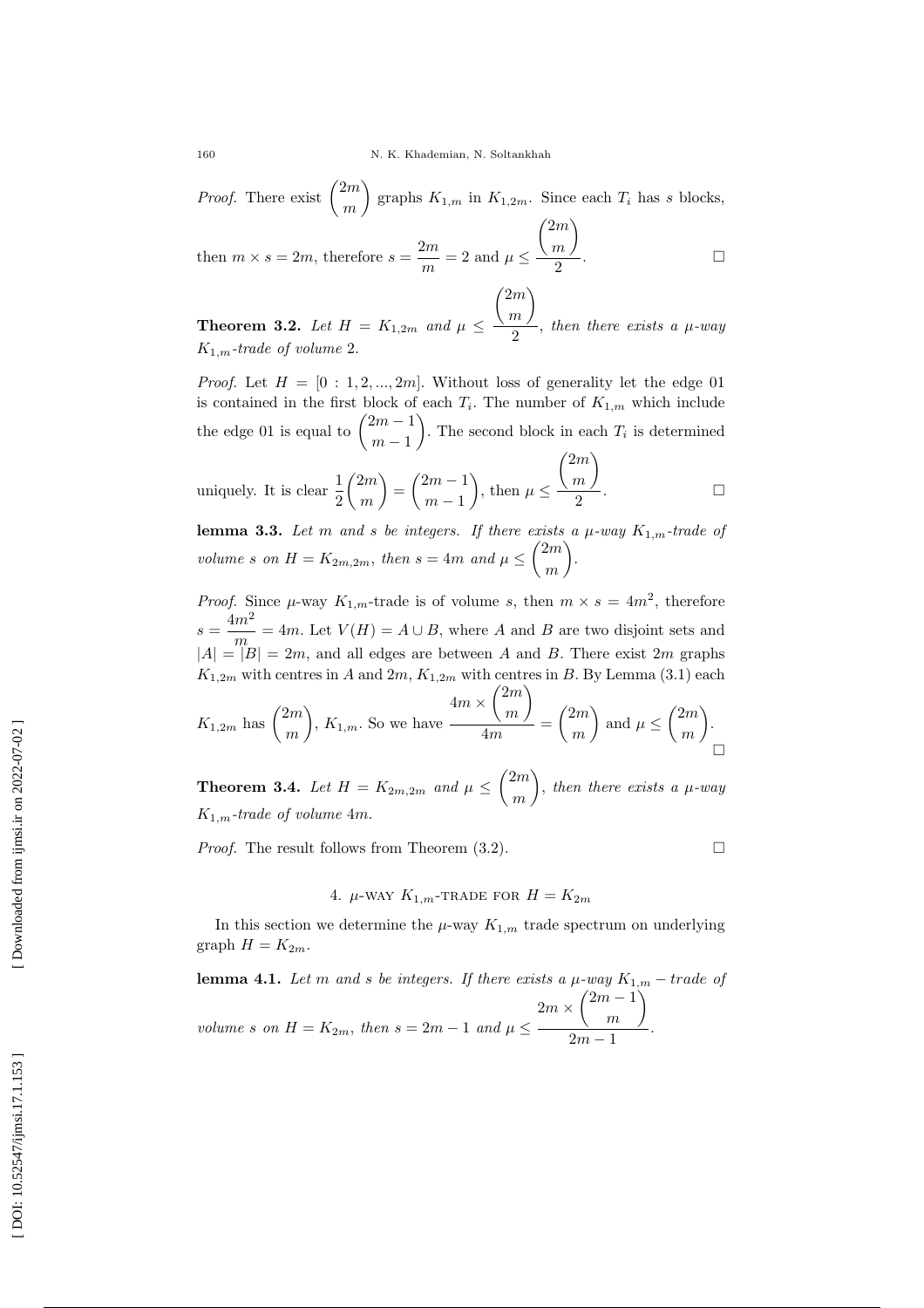*Proof.* There exist  $\sum$  $v_i \in v(H)$  degv i m  $= 2m \times \binom{2m-1}{2m}$ m ) graphs  $K_{1,m}$  in  $K_{2m}$ . Since  $\mu$ -way  $K_{1,m}$ -trade is of volume s, then  $s \times m = \binom{2m}{3}$ 2 ), therefore  $s =$  $\sqrt{2m}$ 2  $\setminus$  $\frac{2\pi}{m}$  = 2m - 1 and  $\mu \le$  $2m \times \binom{2m-1}{2m}$ m  $\setminus$  $\frac{m}{2m-1}$ .  $\Box$ 

Billington and Hoffman in [7] obtained a 2-way  $K_{1,m}$ -trade of volume  $2m-1$ for underlying graph  $H = K_{2m}$ . Now we introduce two other disjoint  $K_{1,m}$ . decomposition for  $K_{2m}$ .

**Theorem 4.2.** Let  $H = K_{2m}(m > 2)$ . Then there exists a 4-way  $K_{1,m}$  – trade of volume  $s = 2m - 1$ .

*Proof.* Let  $V(H) = \{0, 1, 2, \ldots, 2m-1\}$  be vertex set of underlying graph H. Suppose  $K_{1,m}$  in  $T_1, T_2$  be  $[i : j_1, j_2, ..., j_m], [i : j'_1, j'_2, ..., j'_m]$  for  $i, i', j_k, j'_k \in$  $0, 1, ..., 2m - 1$ , as constructed in [7].

Now we construct  $T_3, T_4$  as follows:

$$
T_3: [i + m : j_1 + m, j_2 + m, ..., j_m + m]
$$
  

$$
T_4: [i + m : j'_1 + m, j'_2 + m, ..., j'_m + m]
$$

with modulo  $2m$ . We show that  $T_2$  and  $T_3$  are disjoint. Otherwise, assume that  $B'_{i} = B''_{j} = [\alpha + m : \beta_{1} + m, \beta_{2} + m, ..., \beta_{m} + m]$ , where  $B'_{i} \in T_{2}$  and  $B''_{j} \in T_{3}$ . Therefore there exists a  $B_k \in T_1$  that  $B_k = [\alpha : \beta_1, \beta_2, ..., \beta_m]$ . There exists a  $\beta_i + m = \alpha + m - 1$ . Hence the  $B_K$  in  $T_1$  is following:

 $B_K = [\alpha : ..., \alpha - 1, ..., \alpha + 1, ...].$  Therefore exists a block in  $T_2$  that is  $[\alpha: ..., \alpha-1, ... \alpha-1, ...].$  This gives a contradiction.  $\Box$ 

Example 4.3 . The trade in Figure (6) is constructed according to Theorem (4.2). Let G be a  $K_{1,3}$  and H be a  $K_6$ .

#### **REFERENCES**

- 1. H. Amjadi, N. Soltankhah, The 3-way Intersection Problem for Kirkman Triple Systems, *Graphs and Combinatorics* , 33(4), (2017), 673–687.
- 2. H. Amjadi, N. Soltankhah, On the Existence of d-homogeneous 3-way Steiner Trades, *Utilitas Mathematica* , 108, (2018), 307–320.
- 3. H. Amjadi, N. Soltankhah, The 3-way Flower Intersection Problem for Steiner Triple Systems, *Discrete Mathematics and Theoretical Computer Science*, 22, (2020), 1-14.
- 4. M. Asgari, N. Soltankhah, On the Non-existence of Some Steiner  $t$ - $(v, k)$  Trades of Certain Volumes, *Utilitas Mathematica*, 79, (2009), 277–283.
- 5. E. J. Billington, P. Adams, D. E. Bryant, E. S. Mahmoodian, On the Possible Volumes of µ-way Latin Trades, *Aequationes Mathematicae* , 63(3), (2002), 303–320.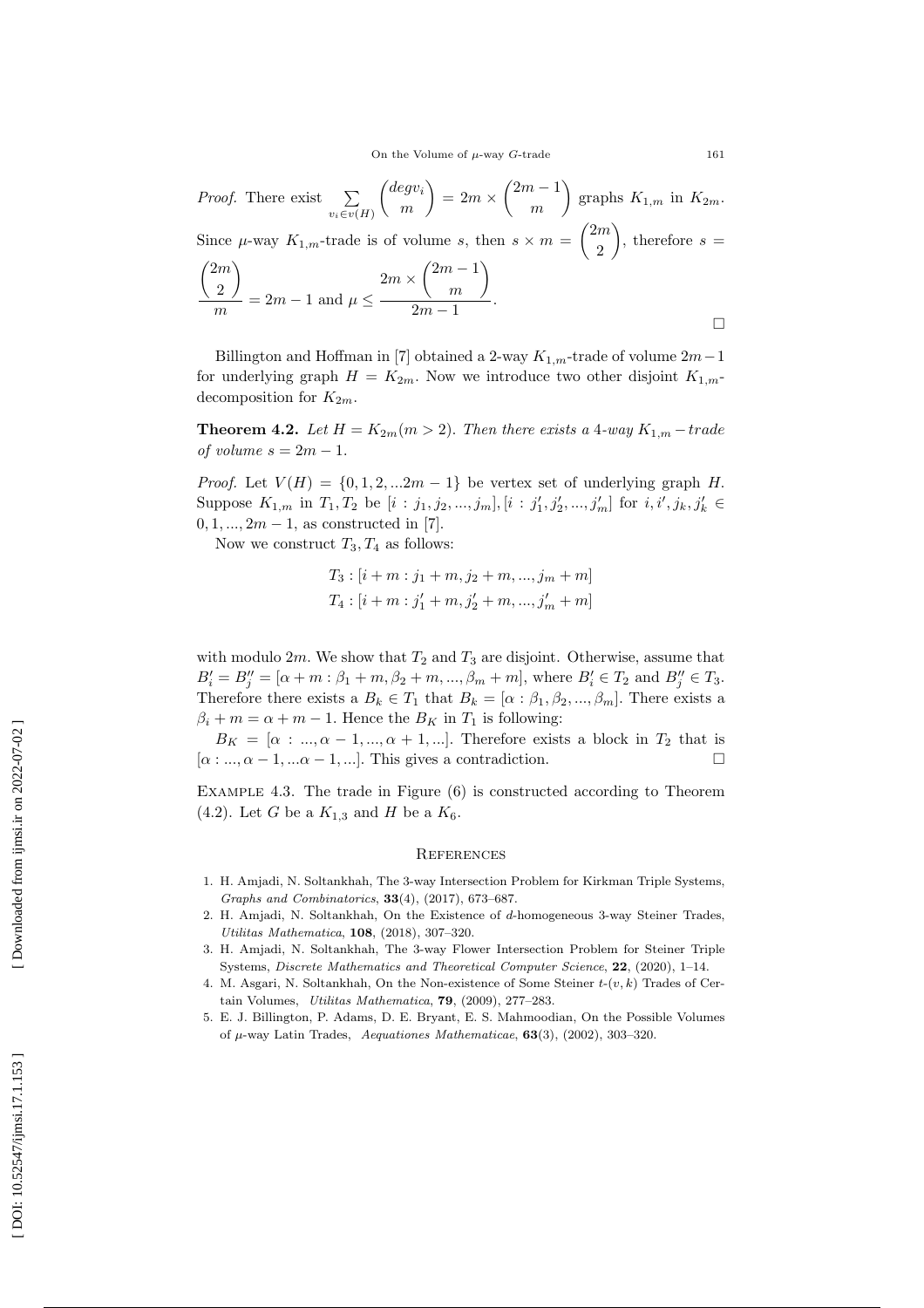

FIGURE 6. 4-way  $K_{1,3}$ -trade of volume 5

- 6. E. J. Billington, P. Adams, D. E. Bryant, E. S. Mahmoodian, The Three-way Intersection Problem for Latin Squares, *Discrete Mathematics* , 243(1), (2002), 1–19.
- 7. E. J. Billington, D. G. Hoffman, The Intersection Problem for Star Designs, *Discrete Mathematics* , 179(1), (1998), 217–222.
- 8. E. J. Billington, D. G. Hoffman, Trades and Graphs, *Graphs and Combinatorics* , 17(1), (2001), 39–54.
- 9. E. J. Billington, D. G. Hoffman, Trade Spectra of Complete Partite Graphs, *Discrete Mathematics* , 250(3), (2002), 23–39.
- 10. D. E. Bryant, P. Adams, E. J. Billington, A. Khodkar, The  $\mu$ -way Intersection Problem for m-cycle Systems, *Discrete Mathematics* , 231(1), (2001), 27–56.
- 11. Y. Chang, G. Lo Faro, G. Nordo, The Fine Structures of Three Latin Squares, *Journal of Combinatorial Designs* , 14(2), (2006), 85–110.
- 12. L. D. Cummings, F. N. Cole, H. S. White, The Complete Enumeration of Triad Systems in 15 Elements, *Proceedings of the National Academy of Sciences* , 3(3), (1917), 197.
- 13. C. M. Fu, H. L. Fu, The Intersection Problem of Latin Squares, *Journal of Combinatorics Information and System Sciences* , 15(1), (1990), 89–95.
- 14. S. Golalizadeh, N. Soltankhah, The Minimum Possible Volume Size of  $\mu$ -way  $(v, k, t)$ Trades, *Utilitas Mathematica* , 111, (2019), 211–224.
- 15. S. Golalizadeh, N. Soltankhah, On the Existence of d-homogeneous  $\mu$ -way  $(v, 3, 2)$  Trades, *Graphs and Combinatorics* , 35(2), (2019), 471–478.
- 16. A. S. Hedayat, S. R. Li, The Trade-off Method in the Construction of Bib Designs with Variable Support Size, *The Annals of Statistics* , 7(6), (1979), 1277–1287.
- 17. H. L. Hwang, On the Structure of (v, k, t) Trades, *Journal of statistical planning and inference* , 13, (1986), 179–191.
- 18. A. D. Keedwell, Critical Sets and Critical Partial Latin Squares, *In Proc. Third China-USA International Conf. on Graph Theory, Combinatorics, Algorithms and Applications, World Sci. Publishing, NJ*, (1994).
- 19. A. D. Keedwell, Critical Sets for Latin Squares, Graphs and Block Designs: a Survey, *Congressus Numerantium* , 113, (1996), 231–246.